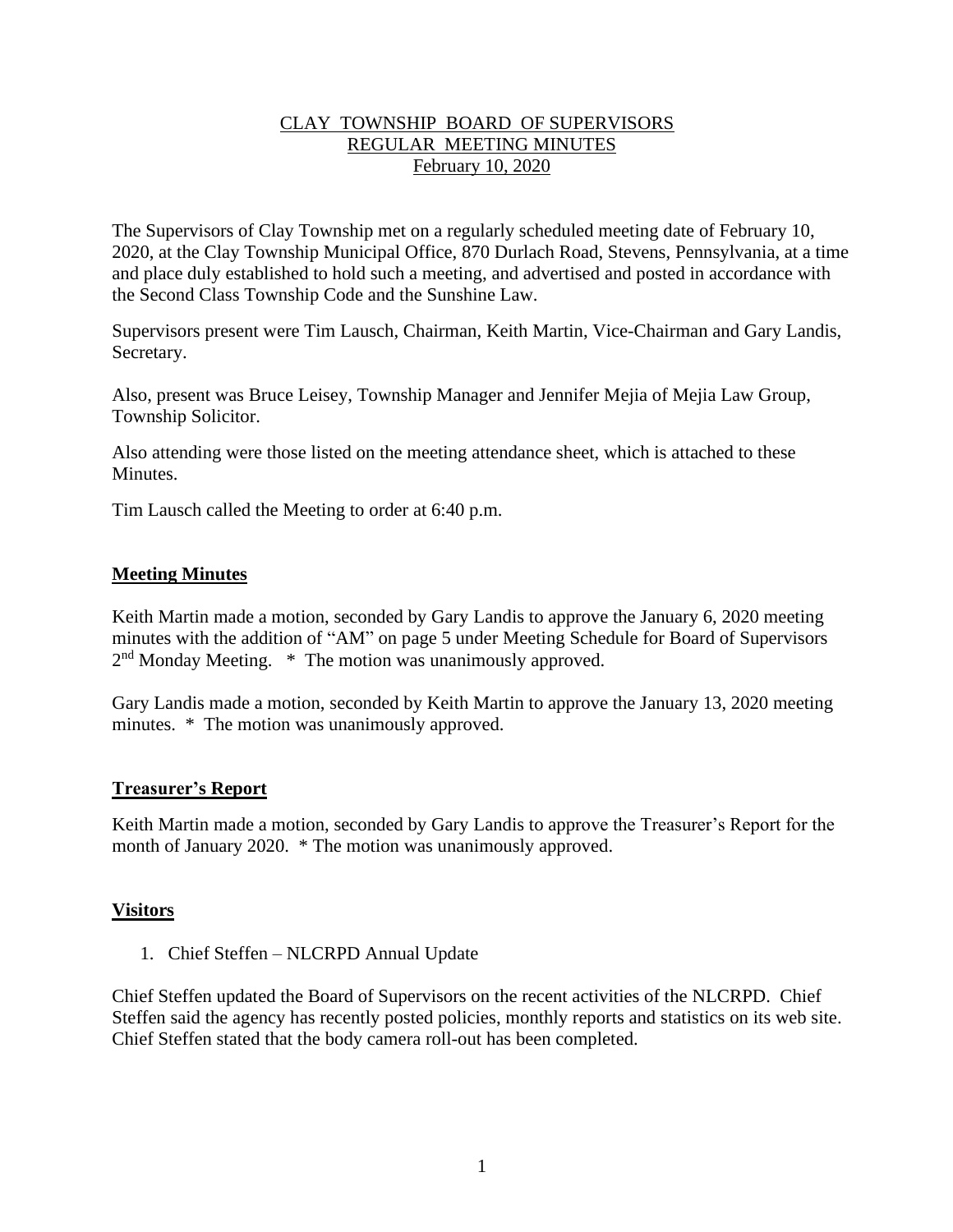2. Paul Moore – EASD School Resource Officer

Officer Moore updated the Board of Supervisors on his activities over the past year.

Keith Martin asked Officer Moore what the breakdown is of time spent interacting and training with students versus staff.

Officer Moore did not have that data available at this time.

3. Marc Startoni – Relief from Private Street Regulations

Marc Startoni and his attorney Colin Zimmerman, Esquire, reviewed their request with the Board of Supervisors. Mr. Startoni purchased a land locked parcel of land off Laurel Drive. The previous owner of the tract, Leroy Zimmerman, recently recorded an Access Easement to serve up to 5 lots including Mr. Startoni's before recording the new deed.

A common access driveway with more than 2 users is a violation of the Clay Township SALDO ordinance.

Mr. Startoni is seeking relief from the Board of Supervisors to allow up to 3 users for the proposed common driveway.

The Board of Supervisors expressed concerns that additional land locked lots located in the area will request to use the shared driveway in the future causing an unsafe condition.

After a lengthy discussion on concerns with the ability of emergency response agencies being able to access the proposed common driveway due to its length, grade, width and stone construction the Board of Supervisors and Mr. Startoni agreed to the following.

Keith Martin made a motion, seconded by Gary Landis to approve relief from Section 602.u.5 to allow a common driveway to provide access to up to 3 lots or units of occupancy. This relief is contingent on Township receipt of written approval from the Durlach Mt Airy Fire Chief stating the proposed construction of the driveway is sufficient for fire apparatus to safely travel on, and the inclusion of written language in the easement agreement stating that access to lot 3 or 4 will only be allowed if both lots are joined into 1 lot. The lot configuration considered by the Board is shown on the drawing included in the meeting agenda. \* The motion was unanimously approved.

4. 265 N Clay Rd – Relief from Driveway Access and Safe Sight Distance Requirements

Bruce Leisey informed the Board of Supervisors of an initial request from Dustin Hurst, 265 N Clay Rd to relocate his driveway to the southern end of his property. Mr. Hurst stated that this request would improve the safe sight distance of his driveway that does not currently meet the requirements.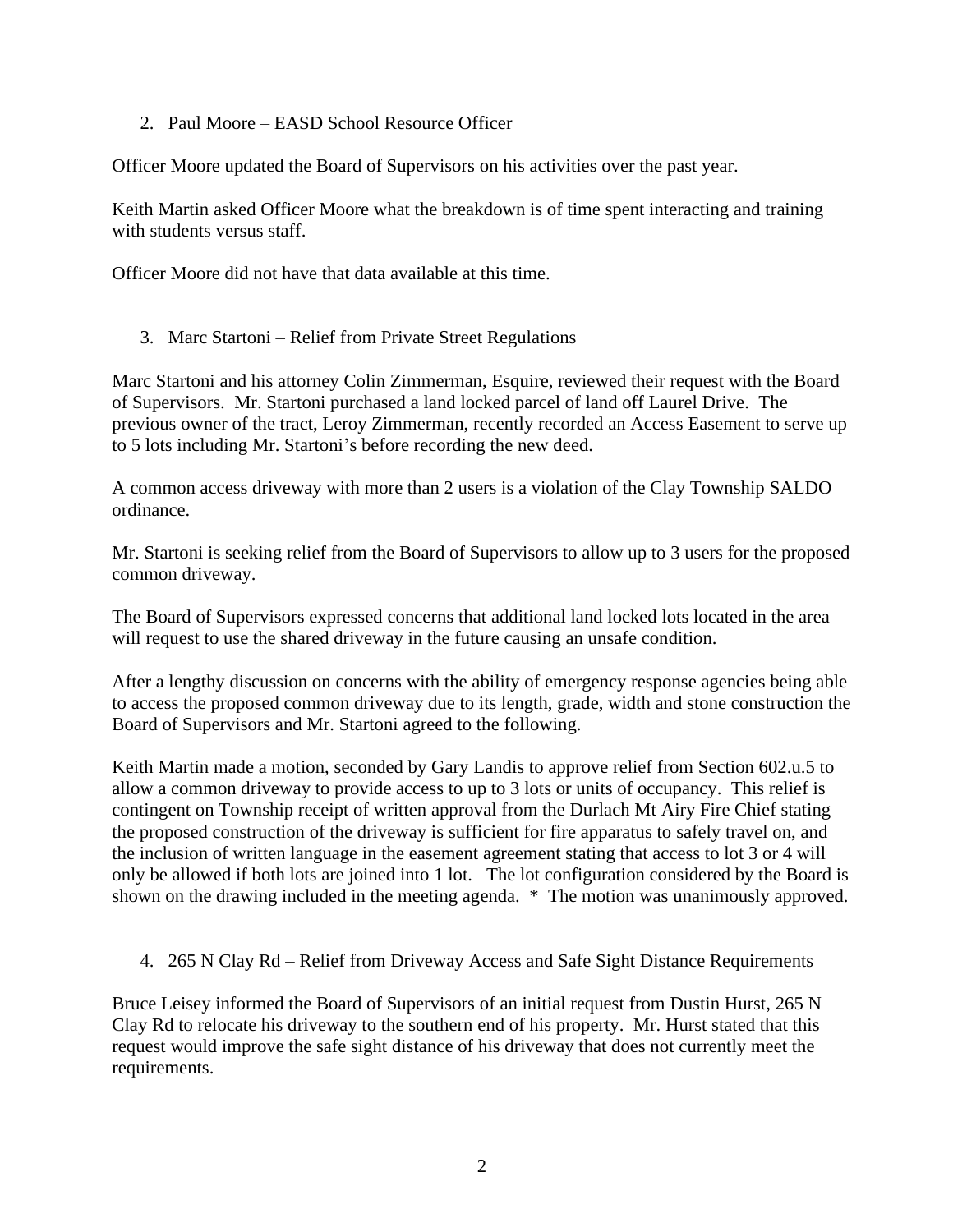Mr. Hurst subsequently modified his request to instead seek permission to remove the current driveway and install a new driveway. The proposed new driveway will not meet safe sight distance requirements but will be an improvement of the distance of his current driveway.

Gary Landis made a motion, seconded by Keith Martin to approve installation of new driveway entrance onto North Clay Road at a location of the farthest south point on Mr. Hurst's property as feasible and in compliance with the Township's regulations and contingent on removal of the existing driveway. \* The motion was unanimously approved.

# **Engineer's Report**

1. Clay Book Store – Request for Waiver of Land Development

This item was tabled until the next meeting, there was no Representative of Clay Book Store present at meeting.

2. Gary Martin – Request for Waiver of Land Development

Gary Martin, Owner reviewed the request with the Board of Supervisors. Mr. Martin owns a plumbing, heating and air conditioning repair and installation business. Mr. Martin would like to construct a 40' X 96' addition to an existing storage building located on Norma Martin's (Mother) property located at 180 Woodcorner Road, Lititz. The building would be used for warehousing and storage of supplies used for the business. The lot is zoned LI. Mr. Martin's business consists of himself and his sons. There would be no retail sales on site and traffic would be mainly limited to materials coming in from supplies and work trucks coming and going to job sites.

Keith Martin made a motion, seconded by Gary Landis to approve the request for waiver of Land Development contingent on compliance with the information presented at the meeting. \* The motion was unanimously approved.

3. Stephen Martin – Time Extension Request

Bruce Leisey reviewed the time extension request with the Board of Supervisors.

Gary Landis made a motion, seconded by Keith Martin to approve the time extension request to act on the Sewer Planning Module and LD Plan. \* The motion was unanimously approved.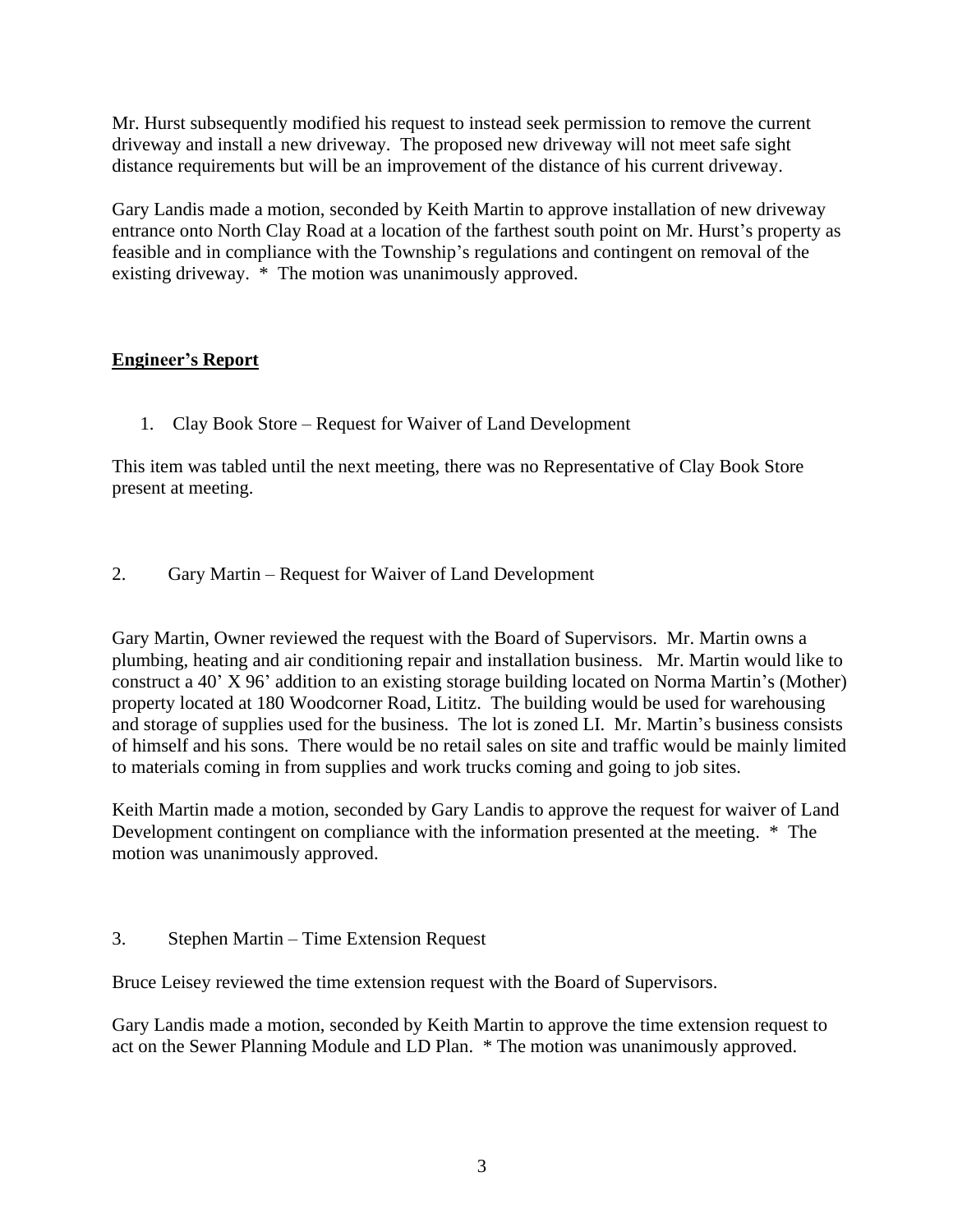4. Woodcorner Properties – Time Extension Request

Bruce Leisey reviewed the time extension request with the Board of Supervisors.

Keith Martin made a motion, seconded by Gary Landis to approve the time extension request to act on the LD Plan. \* The motion was unanimously approved.

## **Old Business**

1. Wildflower Pond Follow Up

Bruce Leisey informed the Board of Supervisors that Bob Lynn has not inspected the level spreader to determine its functionality, but it is on the schedule.

2. PA DEP Grant Update

Bruce Leisey informed the Board of Supervisors that the farmer education meeting is scheduled for March 5, 2020 and individual farm visits will being in the next few weeks.

## **New Business**

1. Approve Mobile Home Park Permits for 2020

Bruce Leisey and Tom Zorbaugh reviewed the permits with the Board of Supervisors.

Gary Landis made a motion, seconded by Keith Martin to approve renewal of Mobile Home Park Permits for Blue Bell Mobile Home Park, Clay School Acres, Country Lane Village, Countryside Enterprises Mobile Home Park, Meadow Valley Estates North, Valley View I & II and Victoria Manor Mobile Home Park. \* The motion was unanimously approved.

Red Maple Mobile Home Park will receive a 6-month temporary operating permit during which time, Tom Zorbaugh will revisit and determine if all deficiencies are corrected.

2. Request for Fire Police Assistance for Penryn Fire Co Mud Sale

After review, Keith Martin made a motion, seconded by Gary Landis to authorize the Durlach Mt Airy Fire Company to provide fire police assistance at the Penryn Fire Co Mud Sale on Friday, March 20, 2020 and Saturday, March 21, 2020. \* The motion was unanimously approved.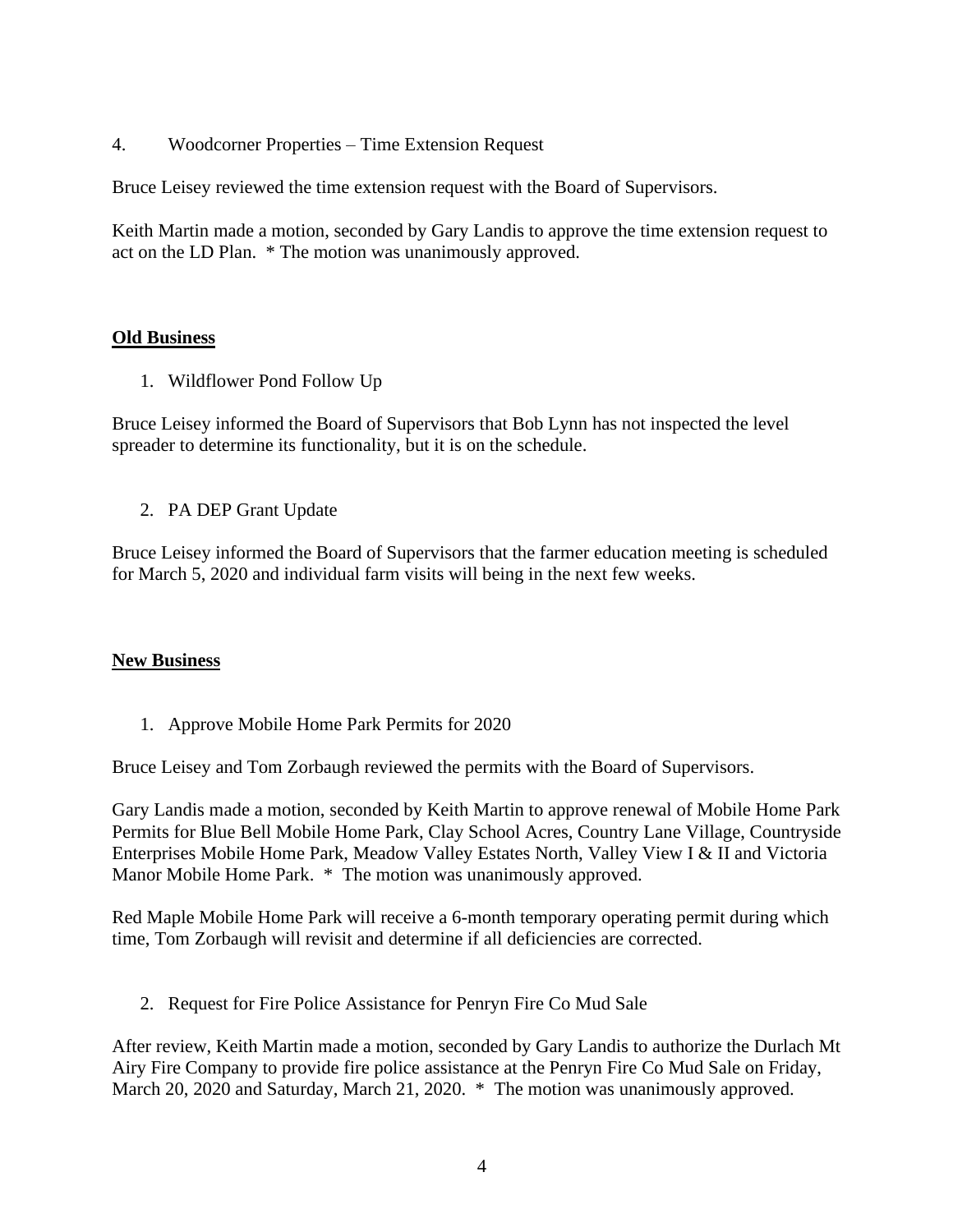#### **Executive Session**

Gary Landis made a motion, seconded by Keith Martin to enter into Executive Session at 9:17 pm to discuss potential litigation and personnel issues. \* The motion was unanimously approved.

Keith Martin made a motion, seconded by Gary Landis to exit Executive Session at 10:12 pm.  $*$ The motion was unanimously approved.

There was discussion on personnel issues, the proposed Ephrata Borough Sewer Service Agreement renewal, Building Lease Agreements with NLCRPD and Municipal Liens for 2019 services.

Keith Martin made a motion, seconded by Gary Landis to authorize Mejia Law Group to file liens for unpaid 2019 sewer fees for 860 Hopeland Road and unpaid 2019 streetlight assessment for 207 Roosevelt Circle and 235 Jefferson Drive. \* The motion was unanimously approved.

Keith Martin made a motion, seconded by Gary Landis to authorize staff to attend Stop the Bleed training at Elizabeth Township at a date to be determined.

Keith Martin made a motion, seconded by Gary Landis to authorize an increase of 3% in pay compensation for Mike Boyer for GPS work effective January 1, 2020 (new rate will be \$18.54). \* The motion was unanimously approved.

## **Bills to be Paid**

#### General Fund

Keith Martin made a motion, seconded by Gary Landis, to approve the General Fund bills totaling \$151,135.49 for the month of January. \* The motion was approved unanimously.

#### Rec Fund

Keith Martin made a motion, seconded by Gary Landis, to approve the Recreation Fund bills totaling \$1,460.20 for the month of January.  $*$  The motion was approved unanimously.

#### Sewer Fund

Keith Martin made a motion, seconded by Gary Landis, to approve the Sewer Fund bills totaling \$4,941.29 for the month of January. \* The motion was approved unanimously.